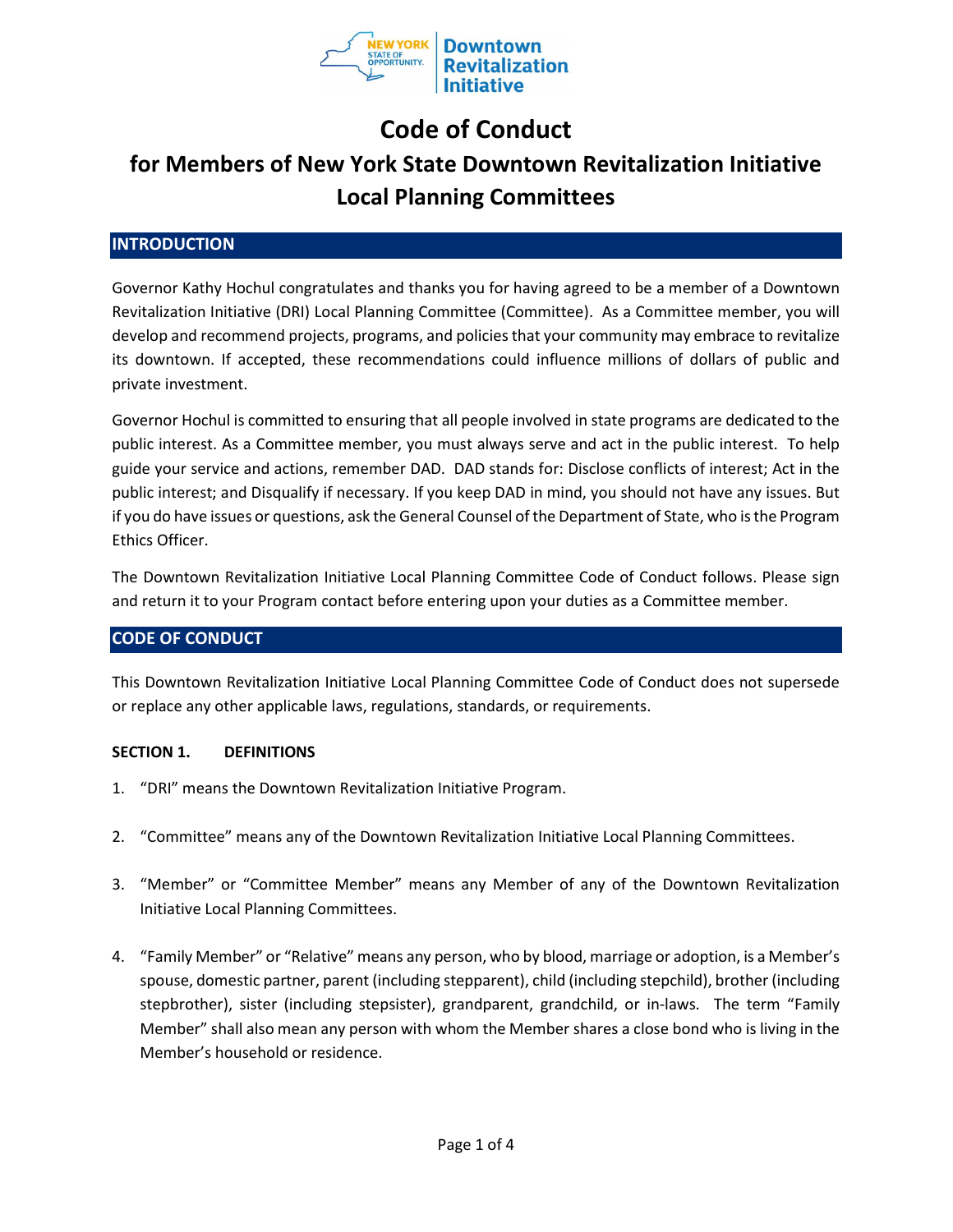**VEW YORK** STATE OF<br>OPPORTUNITY.

5. "Interested Parties" means any person or entity that should be notified of a Committee Member's breach of this Code of Conduct for law enforcement or other regulatory purposes, or any person or entity that the Department of State deems appropriate to give notification of such breach.

## SECTION 2. CONFLICTS OF INTERESTS

- 1. Members shall exercise their duties and responsibilities as Members in the public interest of the inhabitants of the State, regardless of their affiliation with, or relationship to, any business, municipality, not-for-profit, agency, program, entity, or interest group. The principles that should guide the conduct of Members include, but are not limited to the following:
	- a. A Member should endeavor to pursue a course of conduct that will not raise suspicion among the public or the DRI community in which he or she is likely to be engaged. Even an appearance of impropriety or an appearance of improper conduct should be avoided.
	- b. A Member should not pursue a course of conduct that will constitute a violation of his or her trust as a Member.
	- c. No Member should permit his or her employment or relationship with any entity that might benefit from the decisions made by the Committee to impair his or her independence of judgment in the exercise of his or her duties as a Member.
	- d. No Member should disclose confidential information acquired by him or her in the course of his or her duties as a Member or by reason of his or her position as a Member or use such information to further his or her personal interest(s).
	- e. No Member should use or attempt to use his or her position as a Member to secure unwarranted privileges or exemption(s) for him or herself or others.
	- f. No Member should engage in any transaction with any business entity in which he or she has a direct or indirect financial interest that might reasonably tend to conflict with the proper discharge of his or her duties as a Member.
	- g. A Member should refrain from making personal investment(s) in any enterprise which he or she has reason to believe may be directly involved in decisions to be made by him or her as a Committee Member or which will otherwise create substantial conflict between his or her duty as a Committee Member to act in the public interest and his or her private interest.
- 2. A Member shall exercise his or her duties and responsibilities in a manner that does not exert improper influence over another Member. For purposes of this Code of Conduct, such an exercise of improper influence would constitute a conflict of interest.
- 3. A Member shall exercise his or her duties and responsibilities for the primary benefit of the public and in such a manner where any benefit to the Member, or a Family Member or Relative of the Member, is incidental only. For purposes of this Code of Conduct, a conflict of interest arises if such an exercise results in any benefit to the Member, or a Family Member or Relative of the Member, that is more than incidental.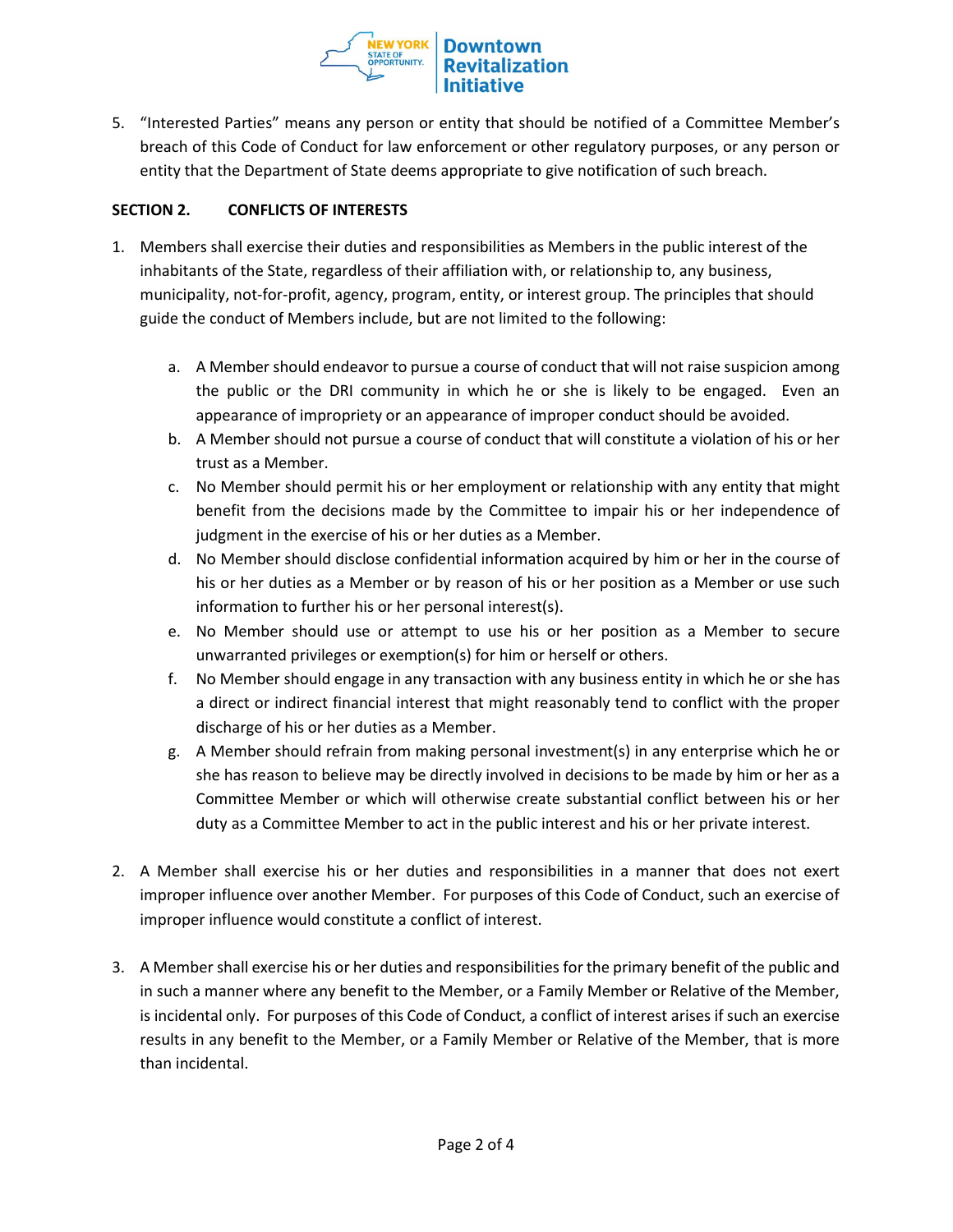

### SECTION 3. DISCLOSURE AND RECUSAL

- 1. Disclosure: Whenever a matter before the Committee may give rise to a conflict of interest, whether impermissible, apparent, potential, or otherwise, the conflicted or potentially conflicted Committee Member shall disclose the conflict to the Committee at the earliest possible time but no later than prior to any meeting in which the matter will be discussed. Members are encouraged to immediately disclose known relationships and potential conflicts of interest to prevent even the appearance of impropriety.
- 2. Recusal: No Member shall participate in any Committee vote, attempt to influence a discussion or vote, relating to any entity where such Member, Relative, or Family Member has an interest as a board member, owner, officer, employee or investor in the entity or in a potential competitor, or where such Member, Relative, or Family Member has a financial interest in the matter. No Member shall attend such Committee discussions or votes, unless such discussions or votes are taking place as part of a meeting or proceeding open to the public.

### SECTION 4. ETHICS OFFICER

- 1. Ethics Officer: The Department of State's Ethics Counsel shall serve as Ethics Officer for the DRI, Committee, and Member.
- 2. Ethics Opinion: If a Member is unsure if he or she has an actual or potential conflict of interest, the Member may contact the Ethics Officer for an opinion. Such a request must include a detailed description of the potential conflict, including relevant information, as appropriate, such as:
	- a. The nature of the benefit giving rise to the conflict;
	- b. The nature of the relationship between the Member and the individual or entity that stands to receive a direct or indirect benefit;
	- c. Whether other similarly situated individuals or entities stand to receive a similar benefit; and
	- d. Any other relevant considerations.

#### SECTION 5. COVID-19

Committee Members agree to abide by all on-site, local, State, and Federal protocols in place to reduce the risk of spread of COVID-19 and protect the health and safety of all participants engaged in the DRI planning process.

#### SECTION 6. COMPLIANCE

A Committee Member found to be in breach of any provision of this Code of Conduct may be removed from the Committee by the primary Department of State representative responsible for overseeing the